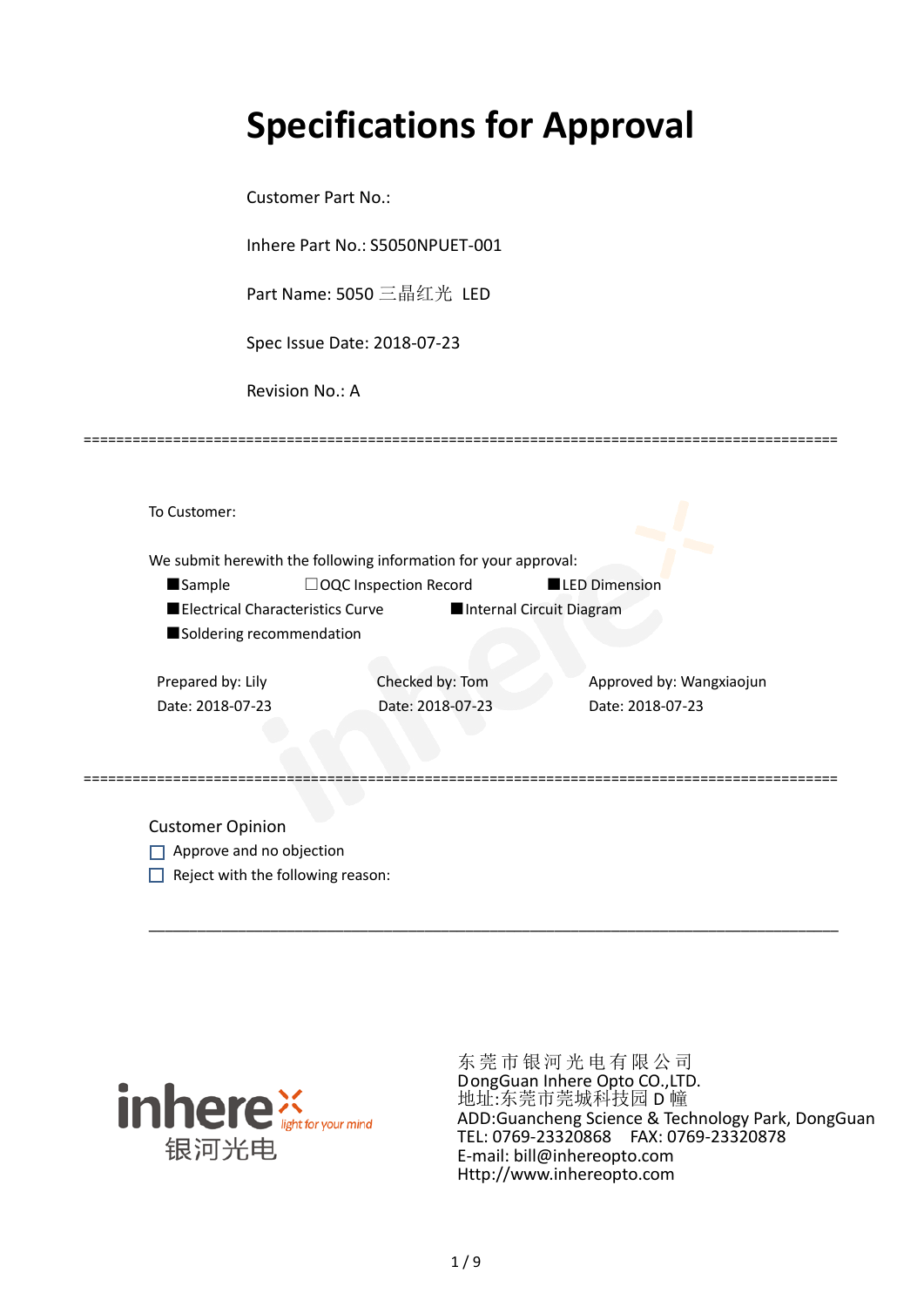#### **Features**

5.0mm x 5.0mm TOP LED, 1.5mm thickness

Low power consumption

Wide view angle

Package: 1000pcs/reel

RoHS Compliant

# **Applications**

Ideal for back light and indicator

Various colors and lens types available

# **Package outlines Recommend Pad Layout Recommend Pad Layout**



| Part No.       | <b>Emitted color</b> | <b>Dice</b>    | Lens color        |
|----------------|----------------------|----------------|-------------------|
| S5050NPUET-001 | Red                  | <b>AlGainP</b> | Water transparent |

# Notes:

All dimensions are in millimeters (inches);

Tolerances are ±0.1mm (0.004inch) unless otherwise noted.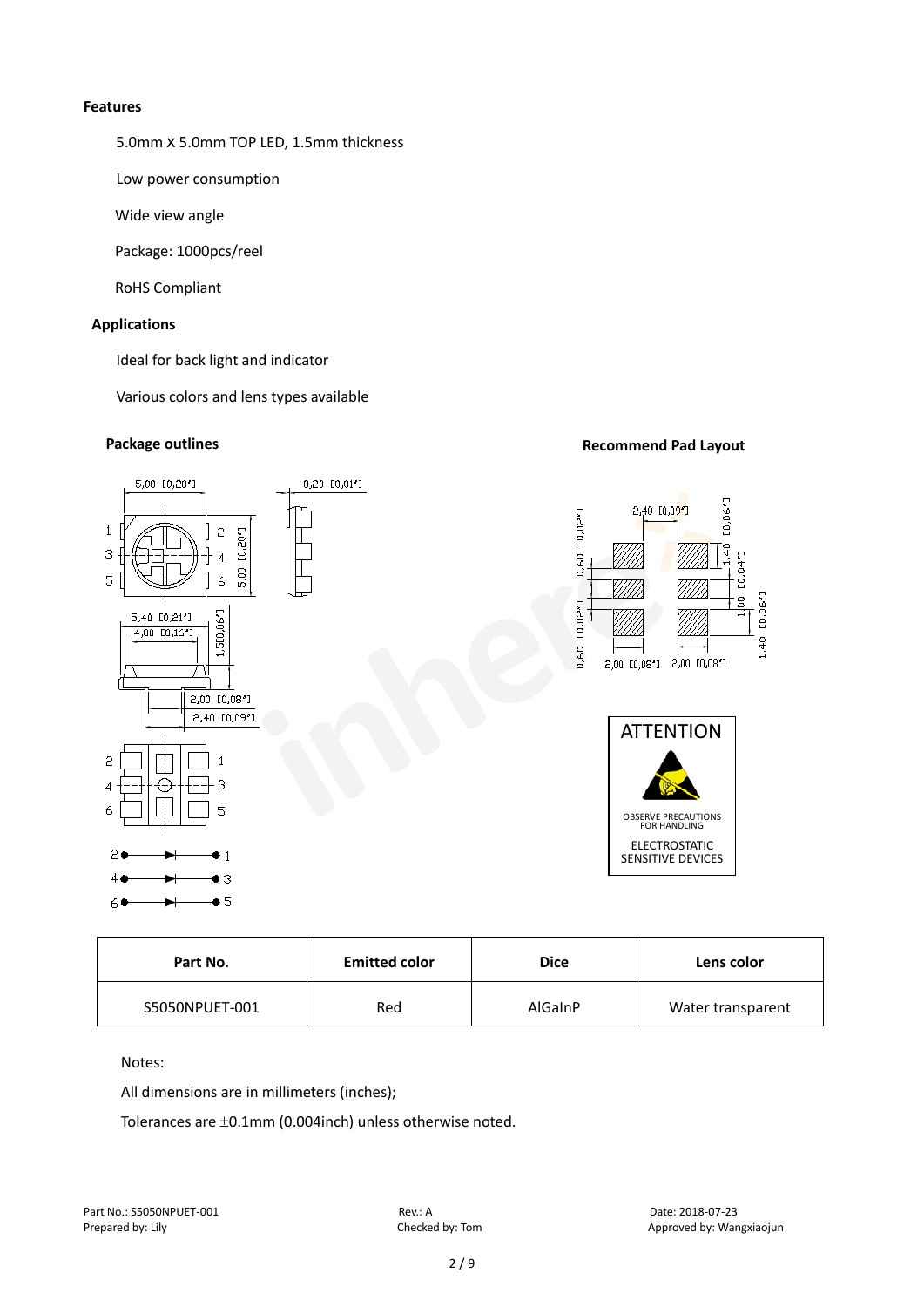# **Absolute Maximum Ratings (Ta=25**℃)

| <b>Parameter</b>                       | Symbol      | Value      | Unit         |
|----------------------------------------|-------------|------------|--------------|
| Power dissipation                      | Pd          | 144        | mW           |
| Forward current                        | If          | 60         | mA           |
| Reverse voltage                        | Vr          | 5          | V            |
| Operating temperature                  | Top         | $-40$ ~+80 | $^{\circ}$ C |
| Storage temperature                    | <b>Tstg</b> | $-40$ ~+85 | $^{\circ}$ C |
| Peak pulsing current (1/8 duty f=1kHz) | Ifp         | 100        | mA           |

# **Electro-Optical Characteristics (Ta=25**℃)

|                             | <b>Test</b><br>Condition | Symbol              | Value                    |            |            |        |
|-----------------------------|--------------------------|---------------------|--------------------------|------------|------------|--------|
| Parameter                   |                          |                     | Min                      | <b>Typ</b> | <b>Max</b> | Unit   |
| Wavelength at peak emission | If=60mA                  | $\lambda$ p         | $-$                      | 630        |            | nm     |
| Spectral half bandwidth     | If=60mA                  | $\triangle \lambda$ |                          | 20         |            | nm     |
| Dominant wavelength         | $If=60mA$                | $\lambda$ d         | 620                      | --         | 630        | nm     |
| and the<br>Forward voltage  | $If=60mA$                | Vf                  | 1.8                      | $-$        | 2.4        | $\vee$ |
| Luminous intensity          | $If=60mA$                | Iv                  | 1500                     | 2500       | --         | mcd    |
| Viewing angle at 50% lv     | $If=60mA$                | $2 \theta 1/2$      | $\qquad \qquad -$        | 120        | --         | Deg    |
| Reverse current             | $Vr = 5V$                | Ir                  | $\overline{\phantom{m}}$ | 10         | μA         |        |

Note:

- 2. The tolerance of luminous intensity (Iv ) is  $\pm 15\%$ .
- 3. The tolerance of dominant wavelength is ±1nm.
- 4. This specification is a standard specification of our factory, can make in accordance with customer's special requirement.

<sup>1.</sup> The tolerance of forward voltage is ±0.05V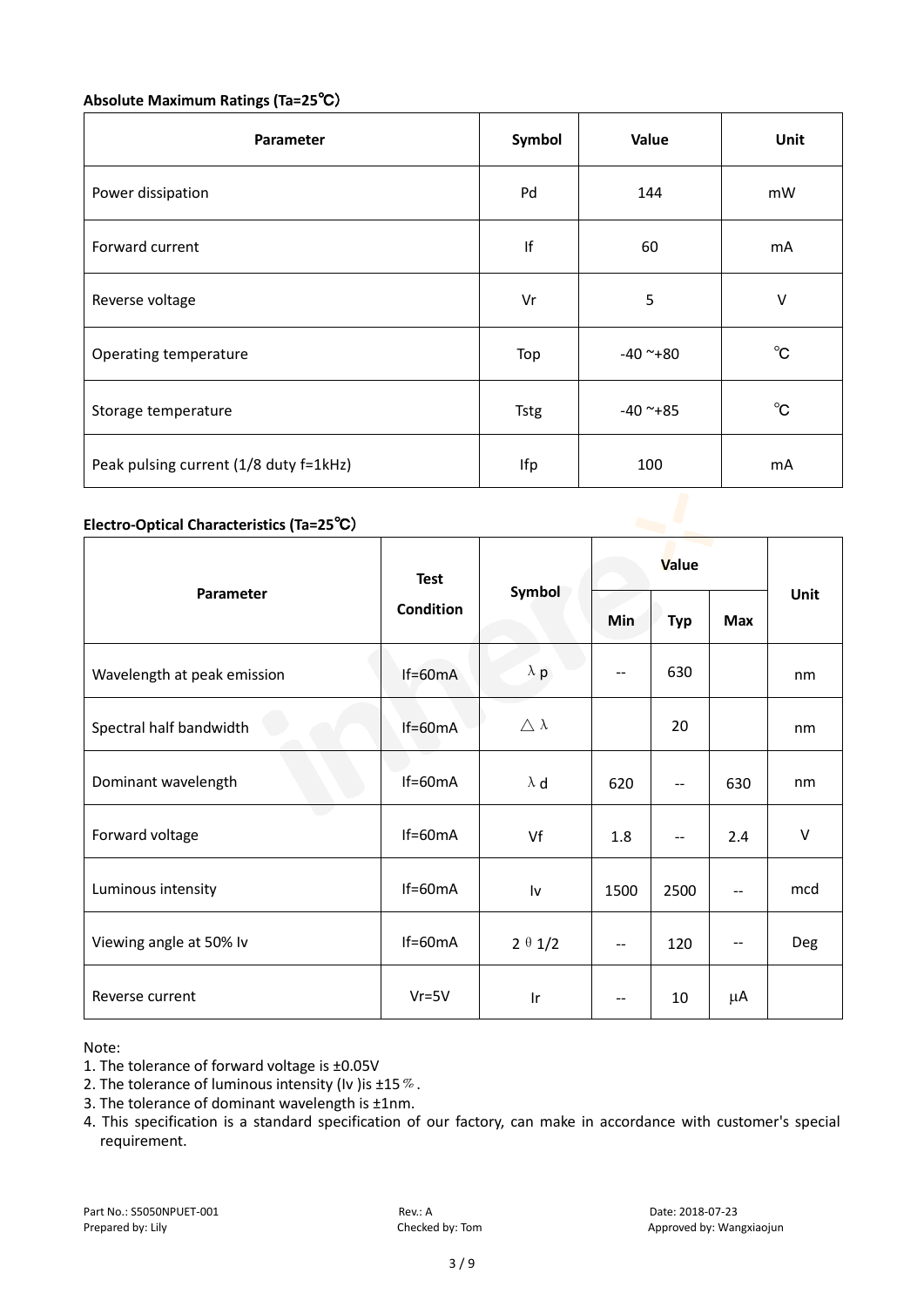#### **Optical Characteristic Curves**



Part No.: S5050NPUET-001 Rev.: A Date: 2018-07-23

Prepared by: Lily Checked by: Tom Checked by: Tom Approved by: Wangxiaojun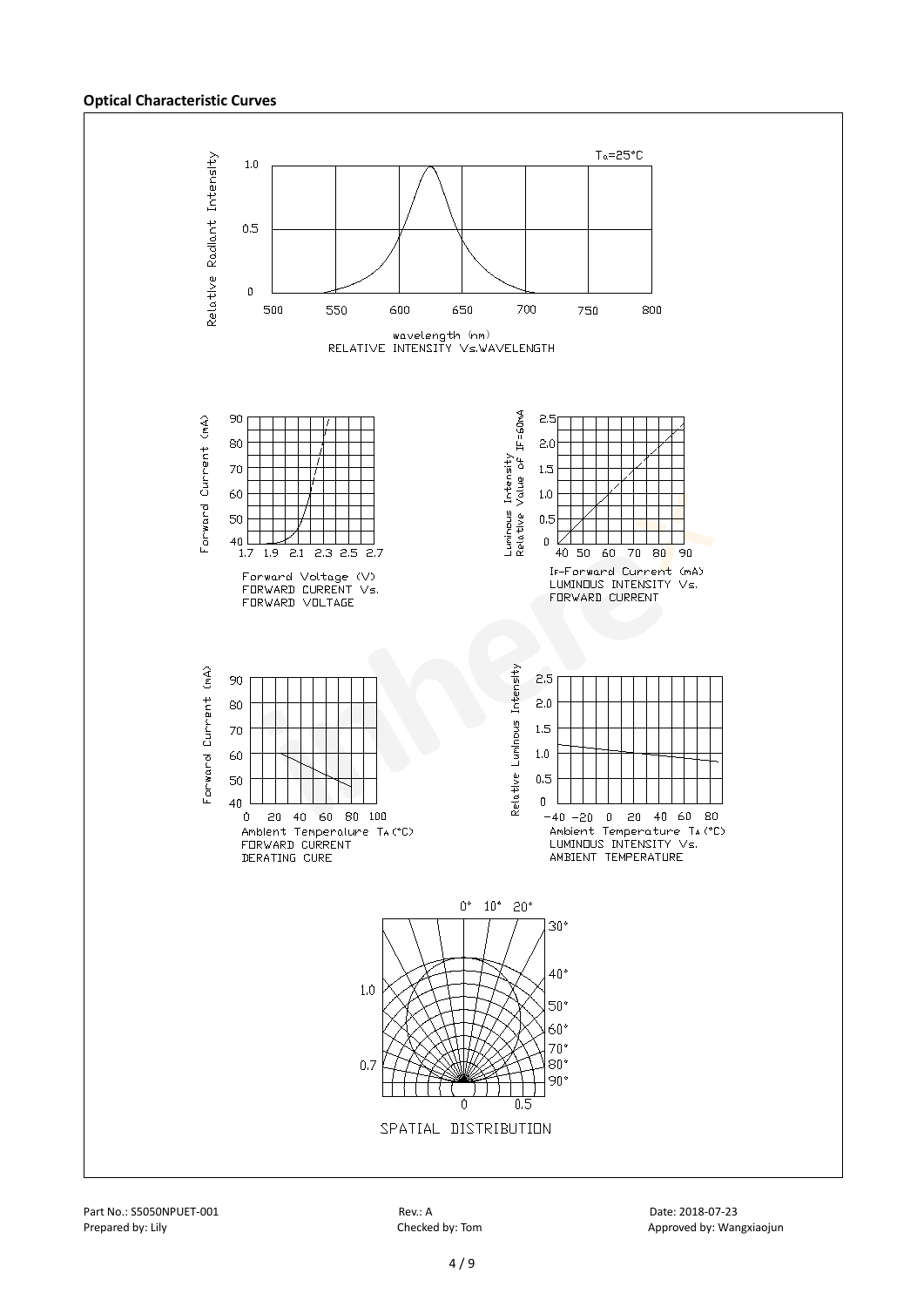# **Test Items and Results of Reliability**

| <b>Test Item</b>                                  | <b>Test Conditions</b>                                                         | <b>Standard</b><br><b>Test Method</b> | <b>Note</b> | <b>Number of</b><br><b>Test</b> |
|---------------------------------------------------|--------------------------------------------------------------------------------|---------------------------------------|-------------|---------------------------------|
| <b>Reflow Soldering</b>                           | Ta=260 $\pm$ 5 °C, Time=10 $\pm$ 2S                                            | JB/T 10845-2008                       | 3times      | 0/22                            |
| Salt Atmosphere                                   | Ta=35±3°C, PH=6.5 $\sim$ 7.2                                                   | GB/T 2423.17-2008                     | 24hrs       | 0/22                            |
| Temperature Cycling                               | -40 $±5^{\circ}$ C<br>$30±1$ min<br>个→(25℃/5±1min)↓<br>100±5°C<br>$30±1$ min   | GB/T 2423.22-2012                     | 100cycles   | 0/22                            |
| <b>Thermal Shock</b>                              | Ta=-40±5 $\degree \text{C}$ $\sim$ 100±5 $\degree \text{C}$ ,<br>15±1min dwell | GB/T 2423.22-2012                     | 100cycles   | 0/22                            |
| High Humidity High Temp.<br>Cycling               | Ta=30±5 °C $\sim$ 65±5 °C,<br>90±5%RH,24hrs/1cycle                             | GB/T 2423.4-2008                      | 10cycles    | 0/22                            |
| High Humidity High Temp.<br>Storage Life          | Ta=85±5 °C, $\psi$ (%)=85±5%RH                                                 | GB/T 2423.3-2006                      | 1000hrs     | 0/22                            |
| High Temperature<br><b>Storage Life</b>           | Ta=100±5°C, non-operating                                                      | GB/T 2423.2-2008                      | 1000hrs     | 0/22                            |
| Low Temperature<br>Storage Life                   | Ta=-40±5 $°C$ , non-operating                                                  | GB/T 2423.1-2008                      | 1000hrs     | 0/22                            |
| Life Test                                         | Ta=26±5℃,@20mA,<br>$\psi$ (%)=25%RH~55%RH                                      |                                       | 1000hrs     | 0/22                            |
| High Humidity High Temp.<br><b>Operating Life</b> | Ta=85±5 $\degree$ C, @20mA,<br>$\psi$ (%)=85%RH                                | GB/T 2423.3-2006                      | 500hrs      | 0/22                            |
| Low Temperature<br><b>Operating Life</b>          | Ta=-20±5℃,@20mA                                                                | GB/T 2423.1-2008                      | 1000hrs     | 0/22                            |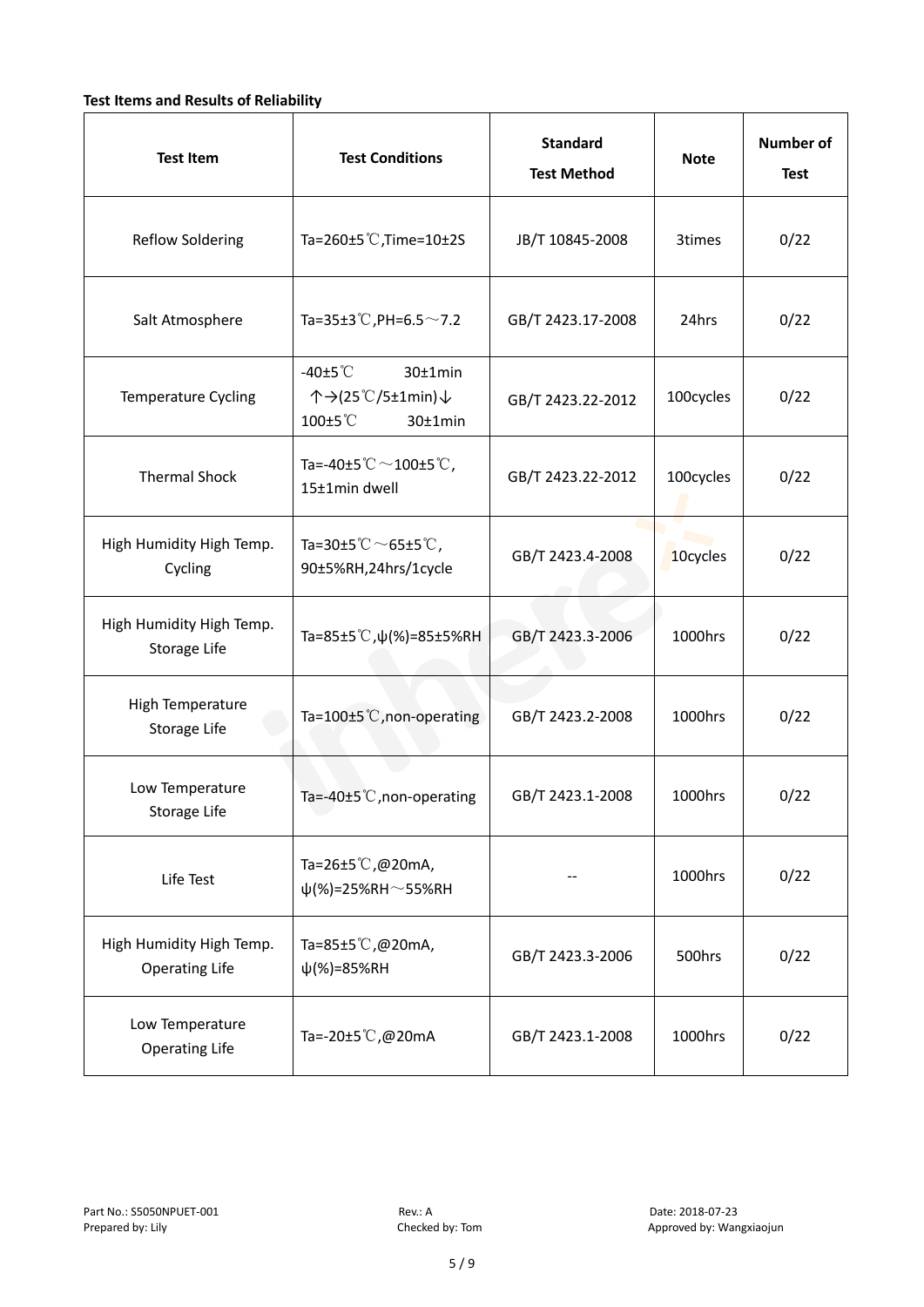# **Reflow Profile**

Reflow Temp/Time



# Notes:

- 1. We recommend the reflow temperature 245°C ( $\pm$ 5°C).the maximum soldering temperature should be limited to 260℃.
- 2. Don't cause stress to the epoxy resin while it is exposed to high temperature.
- 3. Number of reflow process shall be 2 times or less.

# ■Soldering iron

Basic spec is  $\leq$  5sec when 320°C (±20°C). If temperature is higher, time should be shorter (+10°C $\rightarrow$ -1sec).

Power dissipation of iron should be smaller than 20W, and temperatures should be controllable .Surface temperature of the device should be under 350℃.

#### **Rework**

- 1. Customer must finish rework within 5 sec under 340℃.
- 2. The head of iron cannot touch copper foil
- 3. Twin-head type is preferred.



Avoid rubbing or scraping the resin by any object, during high temperature, for example reflow solder etc.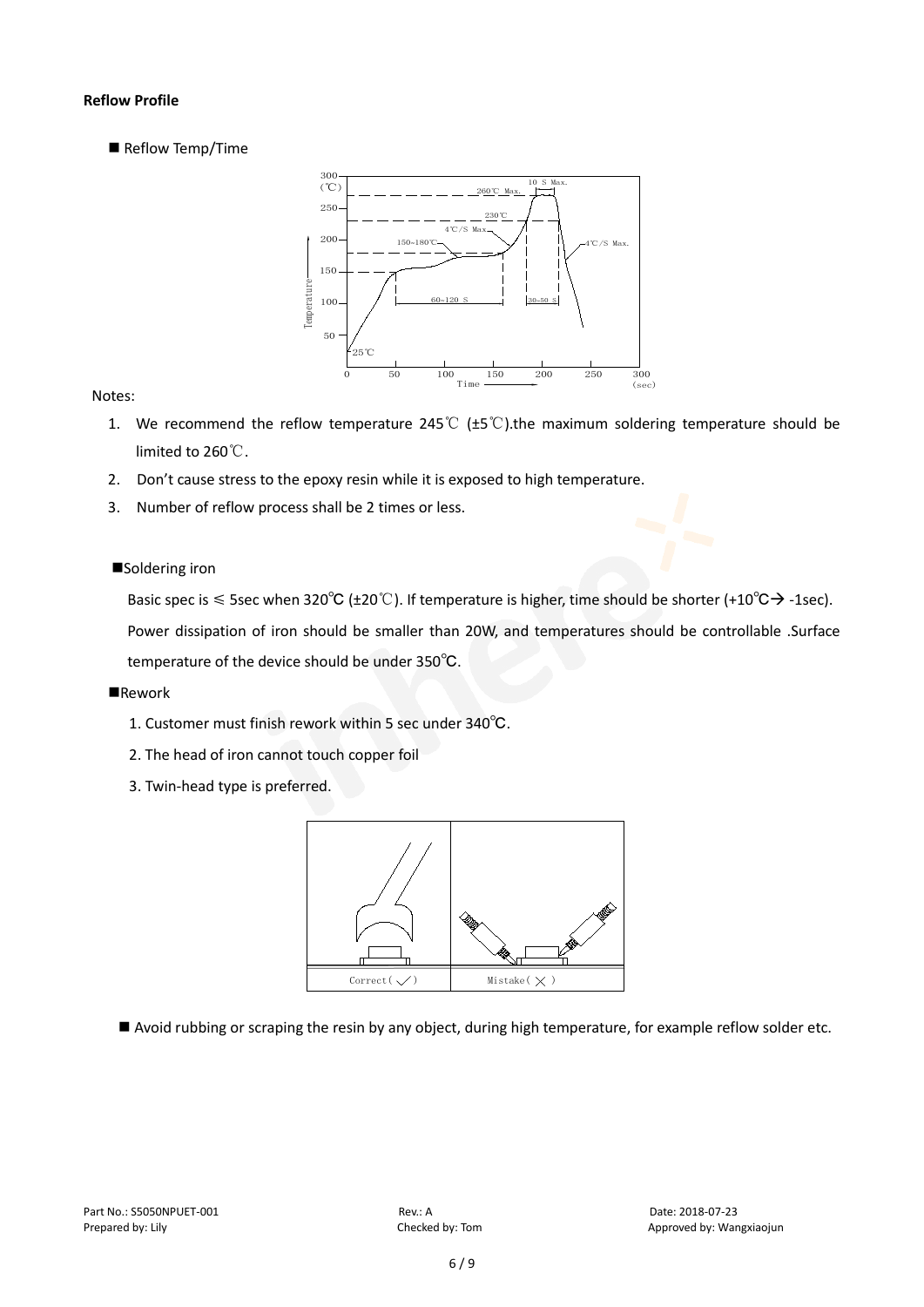#### T**est circuit and handling precautions**

Test circuit



■ Handling precautions

#### 1. Over-current-proof

Customer must apply resistors for protection; otherwise slight voltage shift will cause big current change

(Burn out will happen).

#### 2. Storage

2.1 It is recommended to store the products in the following conditions:

Humidity: 60% R.H. Max.

Temperature: 5℃~30℃

- 2.2 Shelf life in sealed bag: 12 month at <5℃~30°C and <30% R.H. after the package is opened, the products should be used within a week or they should be keeping to stored at≦20 R.H. with zip-lock sealed.
- 3. Baking

It is recommended to baking before soldering. The Conditions is:  $60±5°C/24$ hrs.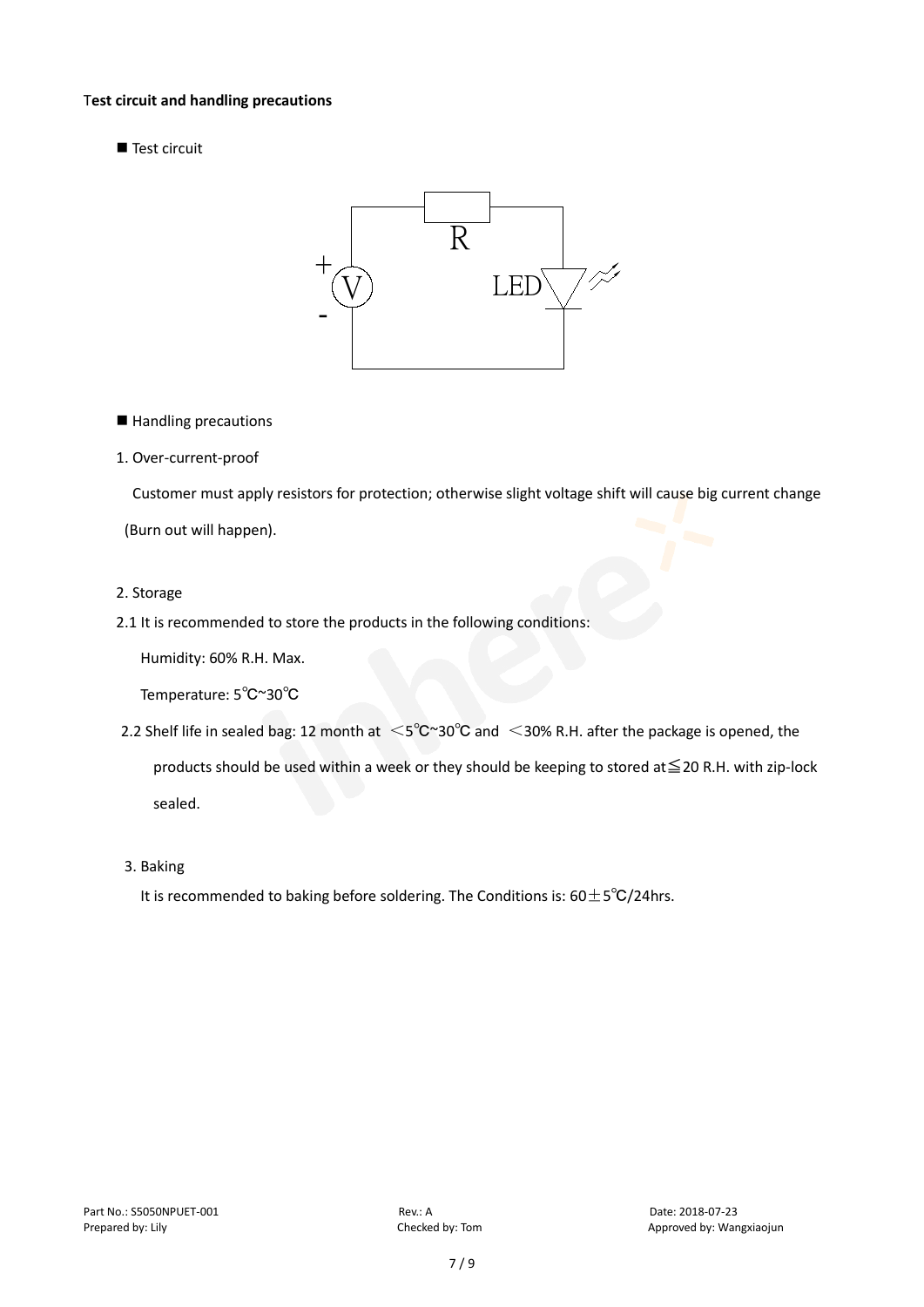#### **5050 Series SMD Top LED Lamps Packaging Specifications**

- 
- Feeding Direction **Constanting Constanting Constanting Constanting Constanting Constanting Constanting Constanting Constanting Constanting Constanting Constanting Constanting Constanting Constanting Constanting Constanting**



**Dimensions of Tape (Unit: mm)**



# Notes:

- 1. Empty component pockets are sealed with top cover tape;
- 2. The maximum number of missing lamps is two;
- 3. The cathode is oriented towards the tape sprocket hole in accordance with ANSI/EIA RS-481 specifications.
- 4. 1,000pcs/Reel.